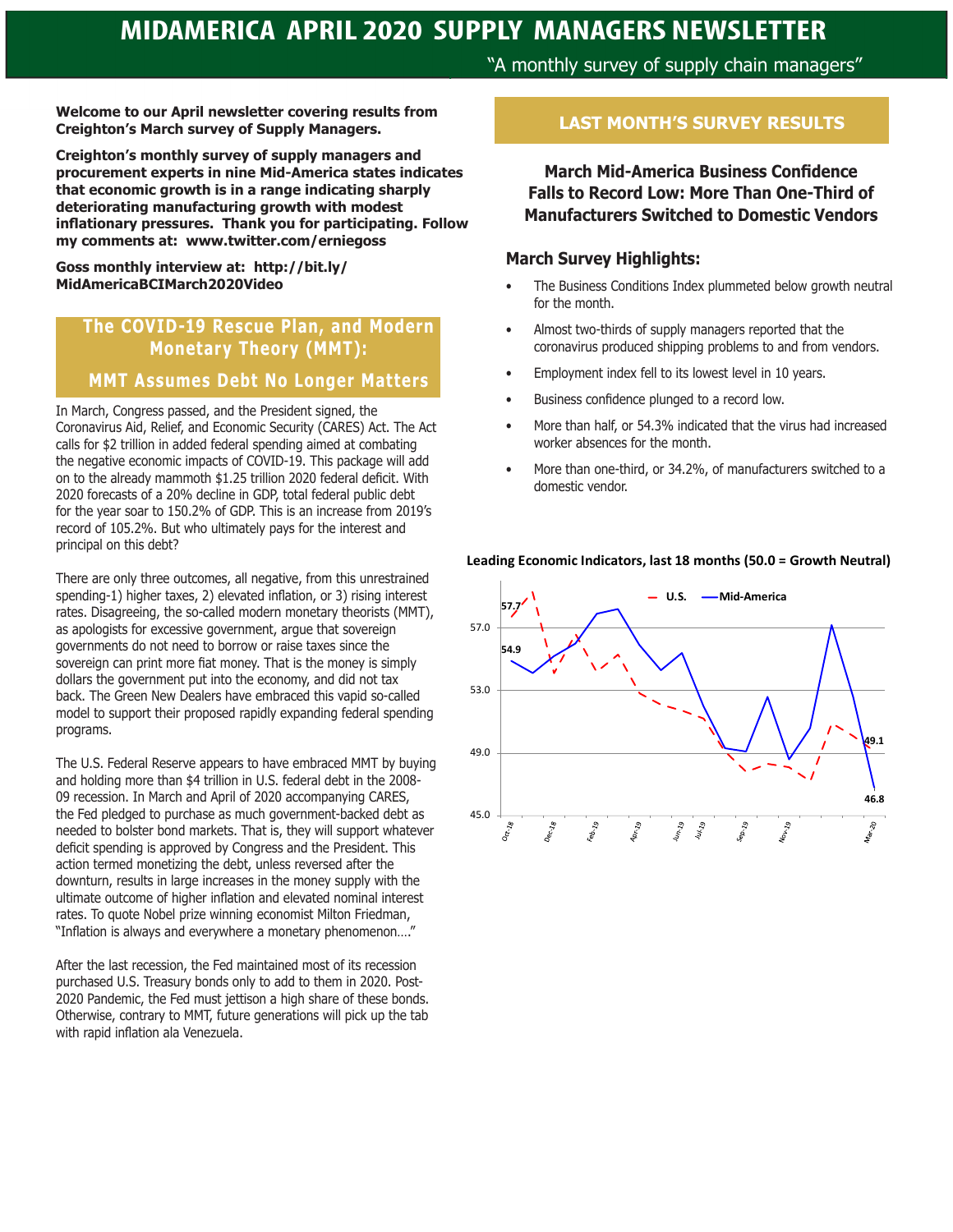# **MIDAMERICA APRIL 2020 SUPPLY MANAGERS NEWSLETTER**

The March Creighton University Mid-America Business Conditions Index, a leading economic indicator for the nine-state region stretching from Minnesota to Arkansas, plummeted for the month reaching its lowest level since September 2016.

**Overall index:** After advancing above growth neutral 50.0 for three straight months, the Business Conditions Index, which ranges between 0 and 100, tumbled to 46.7 from February's 52.8.

According to Creighton's March survey of regional manufacturing supply managers, covid-19 had a smaller impact on the manufacturing sector than other areas of the economy more directly tied to the consumer. I expect negative impacts for manufacturers to worsen in the next month since almost two-thirds of supply managers reported that the coronavirus produced shipping problems to and from vendors.

Creighton's March survey showed that eight of 10 supply managers reported that the coronavirus had caused the cancellation of business meetings, and 54.3% indicated that the virus had produced worker absences for the month.

Several supply managers reported that the coronavirus had produced shipping delays which resulted in inventory depletions.

**Employment:** The March employment index slumped to 34.7 from February's already weak 46.4. One supply manager reported, "Recently, I laid off 10% of workforce in anticipation of further downturns."

Last Thursday, the U.S. Department of Labor reported the number of initial claims for unemployment insurance for the nine-state region rose to 272,540 from 16,628 the week before. This represents more than a 16-fold increase in initial claims compared to a lower 11-fold increase for the rest of the nation.

**Wholesale Prices:** The wholesale inflation gauge for the month indicated only modest wholesale inflationary pressures with a wholesale price index of 55.2, down from 61.3 in February.

**Confidence:** Looking ahead six months, economic optimism, as captured by the March Business Confidence Index, plunged to a record low 14.5 from February's 51.4 and January's 58.8.

Said one supply manager, "My answers (responses) are just a snapshot in time and might change tomorrow."

"The emergence of the coronavirus swamped the positive confidence impact of the recent passage of the U.S. Canada, Mexico trade agreement (USMCA) and Phase I of the trade agreement with China," said Goss

**Inventories:** The regional inventory index, reflecting levels raw materials and supplies, increased to 50.0 up from last month's 48.7.

**Trade:** The regional trade numbers were very negative for the month with new export orders tumbling to 34.7 from February's 58.0. "On the other hand, the evolving coronavirus reduced international buying by supply mangers as the import index fell to 32.7 from 40.4 in February," reported Goss.

# "A monthly survey of supply chain managers"

Approximately 55.3% said that the coronavirus had pushed their firm to switch to, cease, or reduce, international buying. More than one in three, or 34.3%, of supply managers indicated that the virus has caused their firm to switch some to domestic suppliers for some of their inputs formerly purchased abroad.

**Other survey components: Other components of the March** Business Conditions Index were new orders at 40.0, down from February's 62.9; the production or sales index sank to 37.8 from February's 53.7; and speed of deliveries of raw materials and supplies index at 68.4 rose from last month's 52.5 reflecting slower deliveries.

The Creighton Economic Forecasting Group has conducted the monthly survey of supply managers in nine states since 1994 to produce leading economic indicators of the Mid-America economy. States included in the survey are Arkansas, Iowa, Kansas, Minnesota, Missouri, Nebraska, North Dakota, Oklahoma and South Dakota.

The forecasting group's overall index, referred to as the Business Conditions Index, ranges between 0 and 100. An index greater than 50 indicates an expansionary economy over the course of the next three to six months.

The Business Conditions Index is a mathematical average of indices for new orders, production or sales, employment, inventories and delivery lead time. This is the same methodology, used since 1931 by the Institute for Supply Management (ISM), formerly the National Association of Purchasing Management. The Mid-America report is produced independently of the national ISM.

#### **MID-AMERICA STATES**

**ARKANSAS:** The March Business Conditions Index for Arkansas sank to 47.3 from February's 52.7. Components of the index from the monthly survey of supply managers were: new orders at 42.7, production or sales at 37.0, delivery lead time at 69.3, inventories at 52.1, and employment at 35.4. Between the second and third week of March, the state's first-time claims for unemployment insurance from the U.S. Department of Labor expanded 6.5-fold. This was well below the 16.4-fold regional increase, and the 11.2-fold U.S. growth.

**IOWA:** After three straight months with a Business Conditions Index above growth neutral, Iowa's overall index fell below 50.0 for March. The reading sank to 45.8 from 53.1 in February. Components of the overall index from the monthly survey of supply managers were: new orders at 39.2, production or sales at 49.4, delivery lead time at 68.1, employment at 32.1, and inventories at 40.0. Between the second and third week of March, the state's first-time claims for unemployment insurance from the U.S. Department of Labor expanded 18.8-fold. This was well above the 16.4-fold regional increase, and the 11.2 fold U.S. growth.

**KANSAS:** The Kansas Business Conditions Index for March tumbled to 48.3 from February's 54.7. Components of the leading economic indicator from the monthly survey of supply managers were: new orders at 45.0, production or sales at 53.8, delivery lead time at 70.1, employment at 36.0, and inventories at 36.4. Between the second and third week of March, the state's first-time claims for unemployment insurance from the U.S. Department of Labor expanded 13.5-fold. This was well below the 16.4-fold regional increase, but above the 11.2-fold U.S. growth.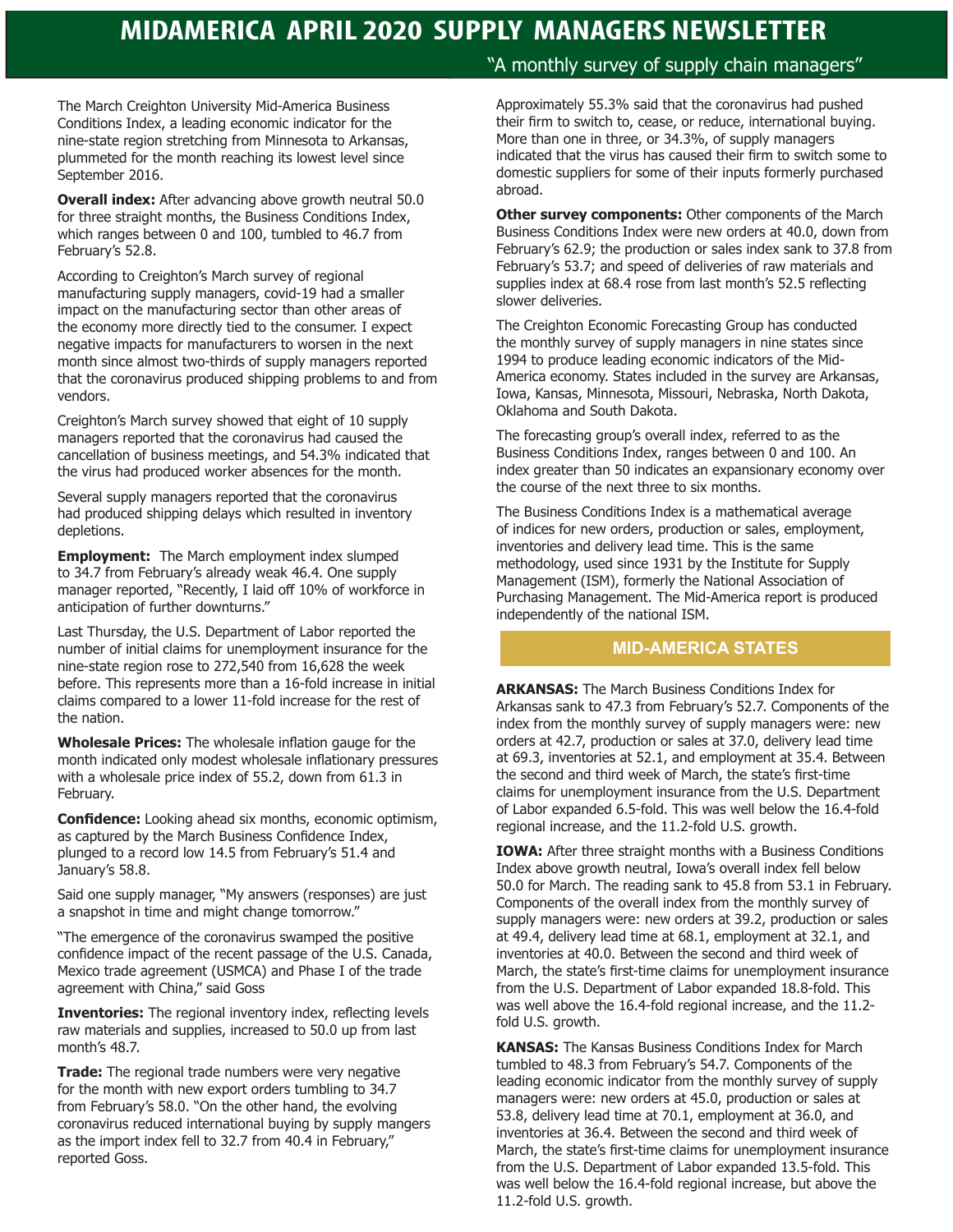# **MIDAMERICA APRIL 2020 SUPPLY MANAGERS NEWSLETTER**

**MINNESOTA:** The March Business Conditions Index for Minnesota sank to 45.5 from February's 53.3. Components of the overall March index from the monthly survey of supply managers were: new orders at 40.0, production or sales at 37.8, delivery lead time at 68.4, inventories at 46.5, and employment at 34.7. Between the second and third week of March, the state's first-time claims for unemployment insurance from the U.S. Department of Labor expanded 29-fold. This was well above the 16.4-fold regional increase, and the 11.2-fold U.S. growth.

**MISSOURI:** The March Business Conditions Index for Missouri slumped to 45.3 from 51.1 in February. Components of the overall index from the survey of supply managers were: new orders at 34.5, production or sales at 37.5, delivery lead time at 68.7, inventories at 50.8, and employment at 35.0. Between the second and third week of March, the state's first-time claims for unemployment insurance from the U.S. Department of Labor expanded 10.1-fold. This was well below the 16.4-fold regional increase, and the 11.2-fold U.S. growth.

**NEBRASKA:** The state's overall index for March dropped to 47.8 from 54.7 in February. Components of the index from the monthly survey of supply managers were: new orders at 42.2, production or sales at 36.2, delivery lead time at 70.4, inventories at 54.3, and employment at 36.2. Between the second and third week of March, the state's first-time claims for unemployment insurance from the U.S. Department of Labor expanded 19.7-fold. This was well above the 16.4-fold regional increase, and the 11.2-fold U.S. growth

**NORTH DAKOTA:** The March Business Conditions Index for North Dakota plummeted to 46.8 from 52.7 in February. Components of the overall index were: new orders at 39.1, production or sales at 36.7, delivery lead time at 69.7, employment at 35.7, and inventories at 52.8. Between the second and third week of March, the state's first-time claims for unemployment insurance from the U.S. Department of Labor expanded 14.4-fold. This was below the 16.4-fold regional increase, but above the 11.2-fold U.S. growth.

**OKLAHOMA:** Oklahoma's Business Conditions Index declined below growth neutral for March. The overall index for March slumped to 45.7 from February's 51.5. Components of the overall March index were: new orders at 34.4, production or sales at 38.1, delivery lead time at 68.0, inventories at 49.1, and employment at 38.7. Between the second and third week of March, the state's first-time claims for unemployment insurance from the U.S. Department of Labor expanded 9.7 fold. This was well below the 16.4-fold regional increase, and the 11.2-fold U.S. growth.

**SOUTH DAKOTA:** The March Business Conditions Index for South Dakota tumbled to 47.4 from February's 54.1. Components of the overall index from the March survey of supply managers in the state were: new orders at 43.0, production or sales at 36.9, delivery lead time at 69.5, inventories at 52.3, and employment at 35.5. Between the second and third week of March, the state's first-time claims for unemployment insurance from the U.S. Department of Labor expanded 9-fold. This was well below the 16.4-fold regional increase, and the 11.2-fold U.S. growth

## "A monthly survey of supply chain managers"

Survey results for April will be released on the first business day of the following month, May 1.



# THE BULLISH NEWS

- **• The Case-Shiller home price index for January rose 3.1% from 12 months earlier. Because of the two-month lag in the data included in the price index, the effects of the coronavirus pandemic on the housing market were not yet reflected in the data.**
- The Dow-Jones Industrial average of 30 industrial stocks dropped by 36.7% between January 29, 2020 and March 23, 2020. However, since that 2020 low, the index has risen by 23.5%.

# THE BEARISH NEWS

- The U.S. economy lost 701,000 jobs in March as the unemployment rate rose to 4.4% from 3.5% in February.
- U.S. job openings for March fell by 130,000.
- Approximately 6.6 million Americans filed initial jobless claims last week as Covid-19 crippled the economy.
- Creighton's Mid-American employment gauge fell below growth neutral for the fifth time in the last seven months.
- As a measure of soaring risks in the U.S. economy from the coronavirus, the yield on the 10-year U.S. Treasury bond sank to record lows in March.

#### **STATISTIC OF THE MONTH**

**10 million to 200 million.** Since the arrival of Covid-19 on U.S. shores, the number of daily active meeting participants has soared from 10 million to 200 million. Even so, the Zoom's (ZM) stock price has fallen by 24.5% since peaking on March 34, 2020. It is still an expensive stock.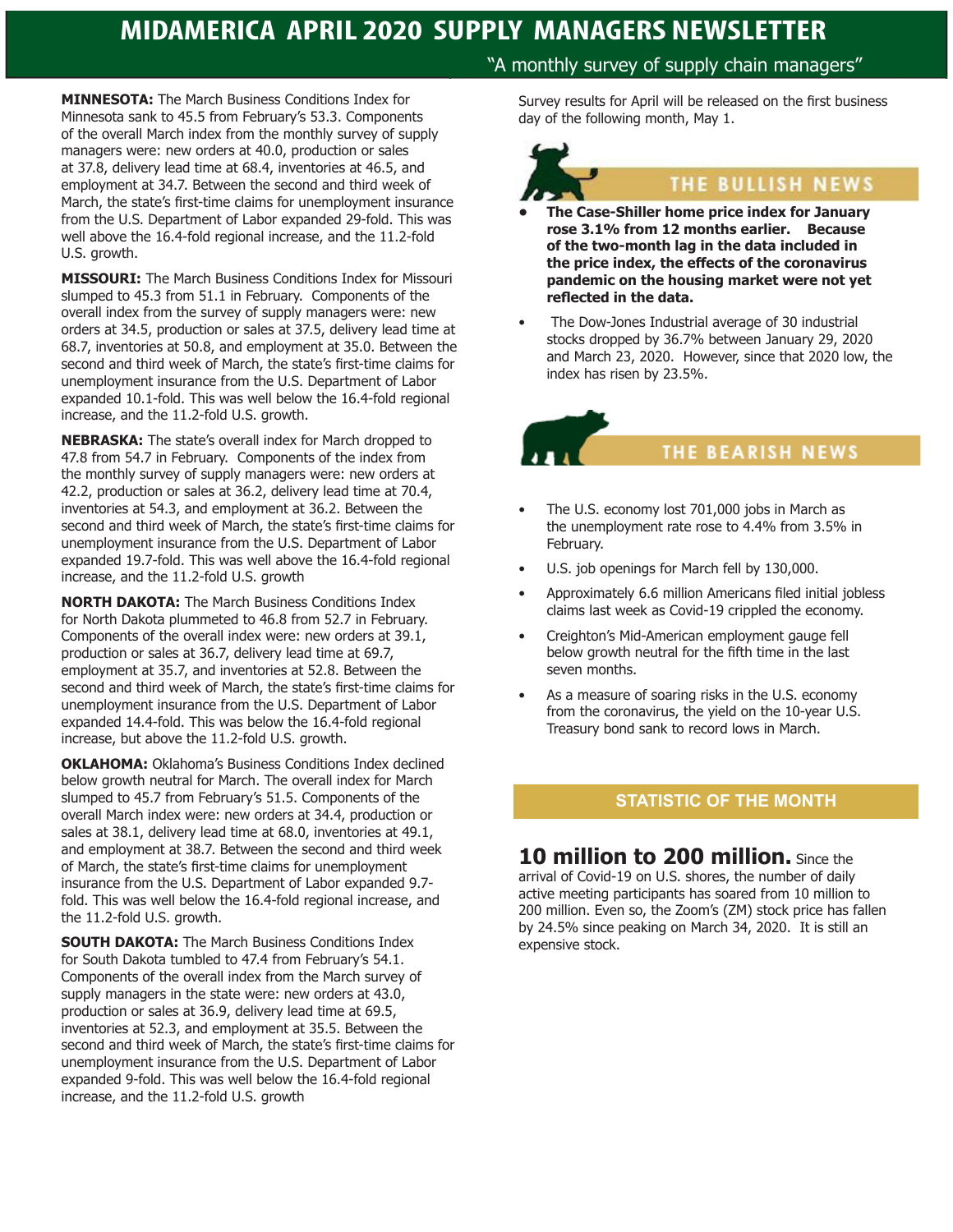"A monthly survey of supply chain managers"

# **GOSS EGGS (Recent Dumb Economic Moves)**

On January 14, the World Health Organization (WHO) tweeted, "Preliminary investigations conducted by the Chinese authorities have found no clear evidence of human-to-human transmission." Tedros Ghebreyesus, WHO director-general stated on January 30, "The Chinese government is to be congratulated for the extraordinary measures it has taken." A University of Southampton study indicated that the number of Covid-19 cases could have been reduced by 95% if the Chinese had moved to contain the virus three weeks earlier. WHAT is WHO doing with the 22% of its budget furnished by the U.S.

# **THE OUTLOOK**

#### **OECD Outlook. "CORONAVIRUS: THE WORLD ECONOMY**

**AT RISK."** has already brought considerable human suffering and major economic disruption. Output contractions in China are being felt around the world, reflecting the key and rising role China has in global supply chains, travel and commodity markets. Subsequent outbreaks in other economies are having similar effects, albeit on a smaller scale. Growth prospects remain highly uncertain.

• On the assumption that the epidemic peaks in China in the first quarter of 2020 and outbreaks in other countries prove mild and contained, global growth could be lowered by around ½ percentage point this year relative to that expected in the November 2019 Economic Outlook.

• Accordingly, annual global GDP growth is projected to drop to 2.4% in 2020 as a whole, from an already weak 2.9% in 2019, with growth possibly even being negative in the first quarter of 2020.

• A longer lasting and more intensive coronavirus outbreak, spreading widely throughout the Asia-Pacific region, Europe and North America, would weaken prospects considerably. In this event, global growth could drop to 1½ per cent in 2020, half the rate projected prior to the virus outbreak."

**Goss (March 2020):** I expect \*\*Annualized GDP growth to be negative for Q1 and Q2, 2020. \*\*The annualized Consumer Price Index to move below 1% in the first half of 2020. \*\*The Federal Reserve Open Market Committee (FOMC) to maintain current 0% - 1/4% for 2020 and well into 2021. \*\*\*Inflationary pressures to soar in latter half of 2021.

# **KEEP AN EYE ON**

- **• U.S. BLS's May jobs report for April.** On May 8, the BLS releases the number of jobs lost or gained for April. I expected job losses of more than 500,000 for the month. This will be the largest losses for any two consecutive months since August & September 1945.
- **• U.S. Bureau of Labor's weekly initial claims data.** Released every Thursday, this is the earliest reading on the U.S. and state labor markets. A multi-million losses are expected.
- **• Yield on 10-Year U.S. Treasury bond.** Find instantaneously, at https://finance.yahoo.com. Watch for this yield to rise back above 1.5% to signal coronavirus impacts waning. Right now, that yield is pointing to soaring risks and a deep U.S. recession for 2020.

# **SUPPLY MANAGER CAREERS**

Senior Supply Planner, Conagra Brands, Omaha, NE. Position Responsibilities \*Generate weekly/monthly production and capacity plans using designated tools and processes that support the organization's goals. \*Maintain data integrity in Supply Planning systems to facilitate efficient inventory and capacity management, customer service, and operational metrics.\* Collaborate with Demand Planning, Scheduler and Replenishment Planning to translate S&OP forecasts to SKU-DC level supply plans. \*Responsible for monthly IBP production planning process through Supply Reviews. \*Analyze long-term production capacity and develop annual capacity planning models showing planned production, projected inventories capacity utilization and available capacity by month. \*Ensure successful 'Event' execution by utilizing effective planning processes, system set-up, and communication with the cross functional teams. **Position Qualifications:** \*Bachelor's degree in Business, Statistics, Mathematics, Supply Chain, Finance or related field preferred. \*Experience in and/or exposure to S&OP processes and procedures, customer planning and / or supply planning. \*5-7 years of relevant experience in production planning, detailed scheduling, replenishment planning, demand planning or materials management. \*Experience with supply planning software. SAP experience preferred, SAP APO experience a plus. \*Strong analytical and communication skills. Ability to define problems, collect and analyze data to draw valid conclusions. Strong Excel skills preferred

Travel (10% - 15%). Apply at: https://tinyurl.com/waz3zjq

Law or related field. Applicable experience may be substituted for the degree requirement. \*A minimum of 3 years direct purchasing experience. \*Project purchasing experience preferred. \*C.P.M. or CPSM certification preferred. \*Excellent written and verbal communication skills. **https://tinyurl.com/wuug5yc**

## **SUPPLY MANAGER READING ROOM**

#### "**Coronavirus Is a Wake-Up Call for Supply Chain**

**Management,**" by Thomas Y. Choi, Dale Rogers and Bindiya Vakil. As procurement teams struggle to cope with the Covid-19 global pandemic, most have been trying to keep up with the news about global response measures and have been working diligently to secure raw materials and components and protect supply lines. However, vital information is often not available or accessible across their global teams. As a result, their response to the disruption has been reactive and uncoordinated, and the impact of the crisis is hitting many of their companies full force. In contrast, a small minority of companies that invested in mapping their supply networks before the pandemic emerged better prepared. Read rest at: **https://tinyurl.com/wlyun5e**

#### **FOLLOW ERNIE**

**Follow Goss on Twitter at http://twitter.com/erniegoss**

**For historical data and forecasts visit our website at: http://business.creighton.edu/organizations-programs/ economic-outlook**